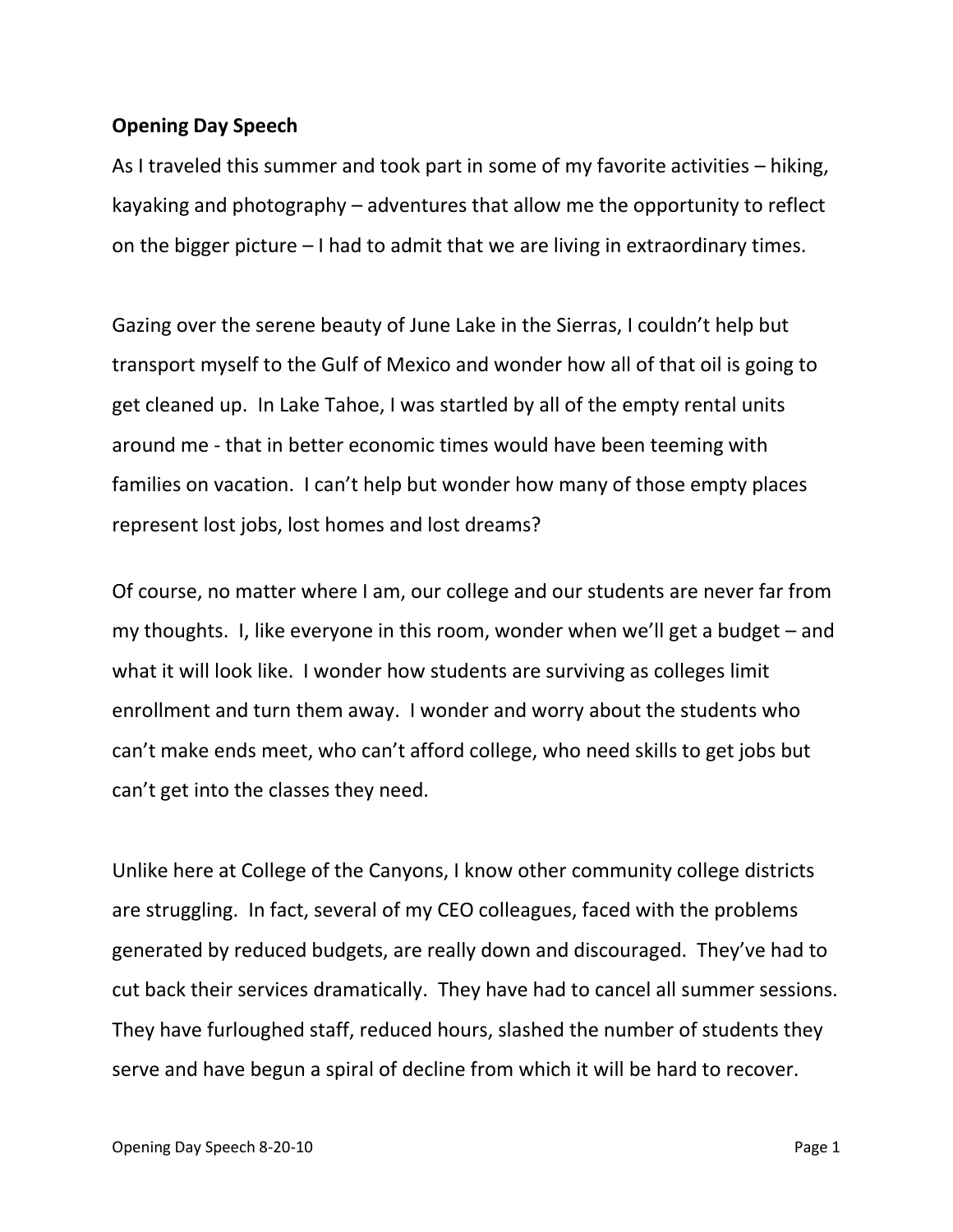Some of those folks – frankly – didn't plan very well over the last five years and, as a result, have not had the ability to build new buildings or new programs on their campuses. At least six have declared since July 31st that they'll retire soon because their energy has been sapped and they just can't see past their current situations.

The story here at College of the Canyons is markedly different. We looked ahead. We anticipated. We planned. And we grew as a result. We developed our programs, our staff, our facilities, our external resources, and our partnerships.

Understanding that context, and maintaining perspective in challenges times is essential. For me, there is no place like a mountain meadow in summer, overlooking a mirrored lake – itself reflecting a snow-capped mountain, to jolt me back to reality and see things for what they really are. I see the pioneers on these trails and marvel at how they ever made it out West and wonder what that journey must have been like and what it took to get there. My thoughts then go to the incredible good fortune I've had by associating myself with this college, with all of you, and with the "magic" that makes College of the Canyons thrive. Lee Cockerell, a former Disney executive, said in his book "Creating Magic:" "It's not the magic that makes it work; it's the way we work that makes it magic."

You might call it "magic" or "know how" or "up to the challenge" or "inspired" or "committed" or "accomplished" or "having what it takes" or any one of a number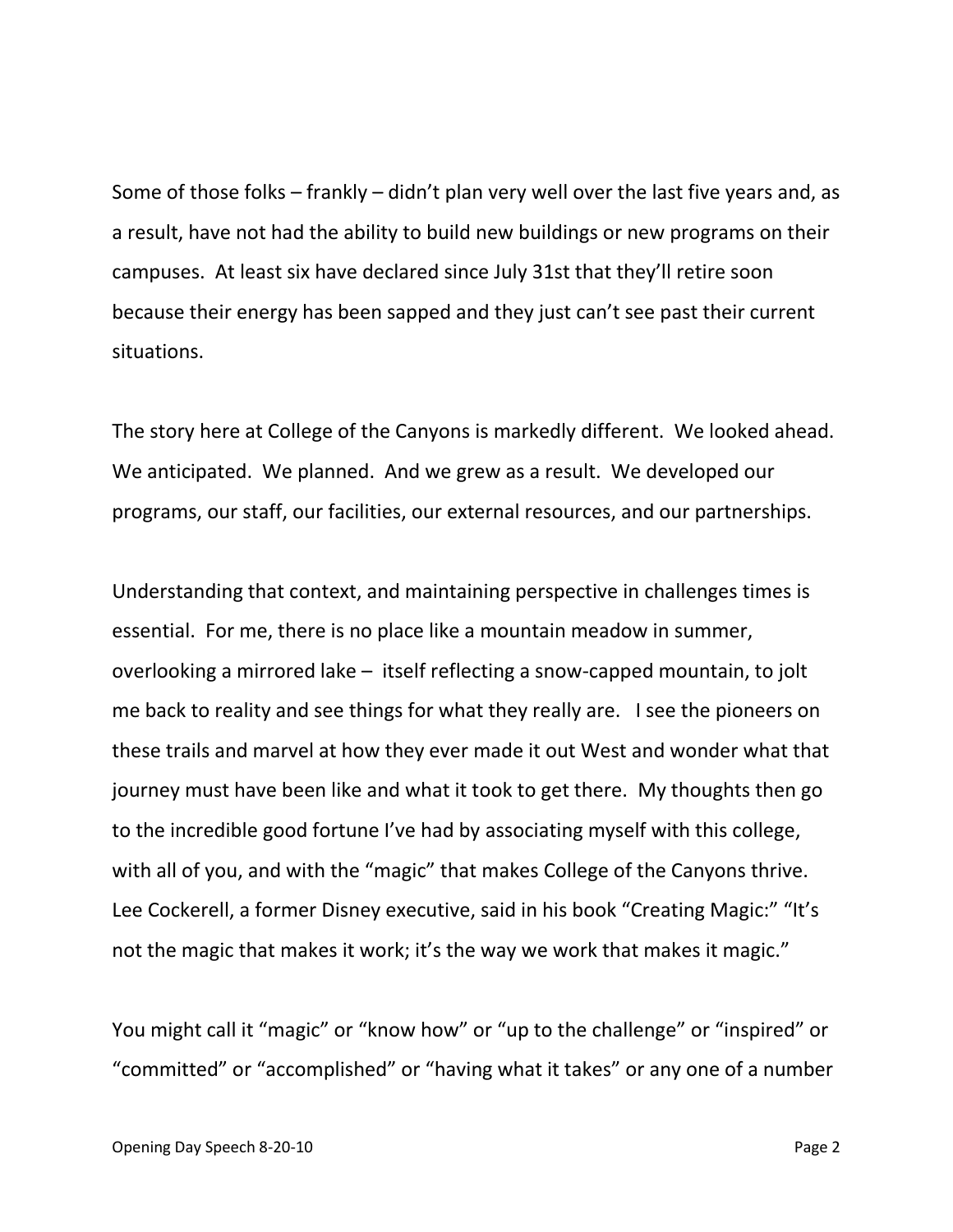of descriptors. But no one can argue that what we have at College of the Canyons is very special indeed.

As I was hiking or paddling, images of some of you, events here, moments of joy, our accomplishments as a team, the challenges we have overcome and our celebrations flashed in my mind. That's the great thing about special moments. They become memories you can call back at any time to relive the past and be grateful that you experienced it.

I was reminded of that as we have reflected this past academic year on all of the accomplishments and triumphs of the last 40 years. I have been truly humbled by what has been achieved here. You can string together words like: commitment, values, spirit, risk-taking, forward-thinking, innovation, creativity, energy, compassion, integrity, perseverance, tenacity, zeal and a host of other terms that describe the cultural underpinnings of our college – but at the end of the day, they still come up short in terms of defining and describing how we do what we do.

There is that "intangible something" that College of the Canyons possesses and which is expressed in its people, in its outlook, in its desire to deliver, in its courage, in its attitude, in its commitment to students and the community, in its need to reach beyond its grasp that makes it unique and special. So….I'll continue to simply call it "**the right stuff**."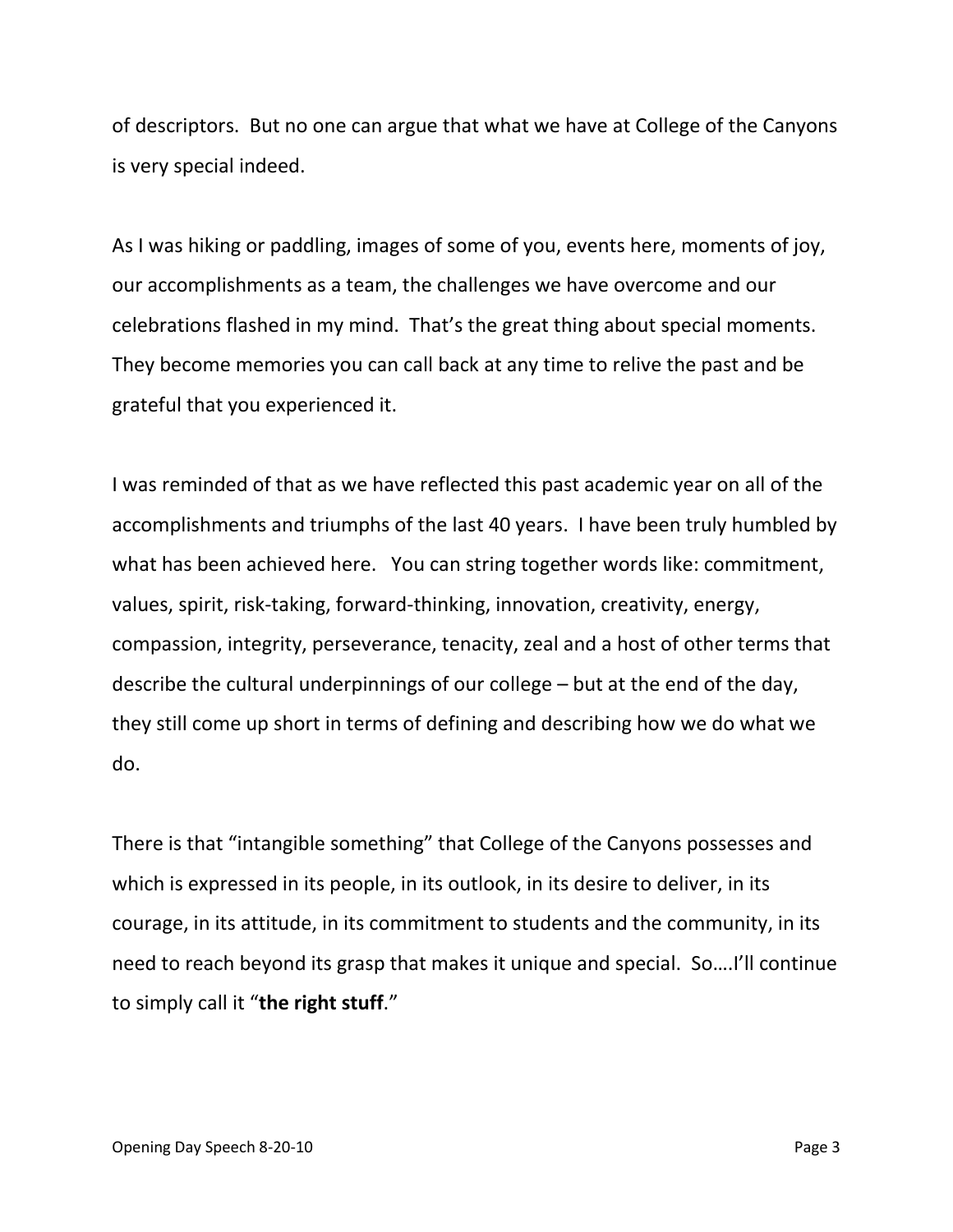"**The right stuff**" makes College of the Canyons the unbelievably special place it is. It fuels our journey and enables us to do what we do. It inspires me every day, and it is why I know that our 40 years of service to this community have formed the foundation for nothing but the best—nothing but an unlimited future of possibilities for College of the Canyons.

It is that **spirit** that I would like to speak to you about today from my heart because that is where the drive of COC—that which has been created by its people, **YOU** and those who were here before you, lives. Starbucks CEO Howard Schultz said, "Victory is much more meaningful when it comes not just from the efforts of one person, but from the joint achievements of many. The euphoria is lasting when all participants lead with their hearts, winning not just for themselves, but for one another." As I look back on the time I have spent here at College of the Canyons there are several significant events designed to create opportunities for students that symbolize to me that we have **"the right stuff."**

The first was the 1994 Northridge Earthquake. Our response to that calamity showcased our courage and our character. We started the semester in tents, with very wet weather. We didn't have supplies for instructors or computers to register our students. We couldn't get into the buildings to get our things. We had no phone lines and no Internet. But, that is not what I remember.

- $\checkmark$  I remember the dedication and creativity of our staff;
- $\checkmark$  I remember the preciseness and quickness of our actions and communications;
- $\checkmark$  I remember the courage and risk-taking exhibited in 27-degree weather;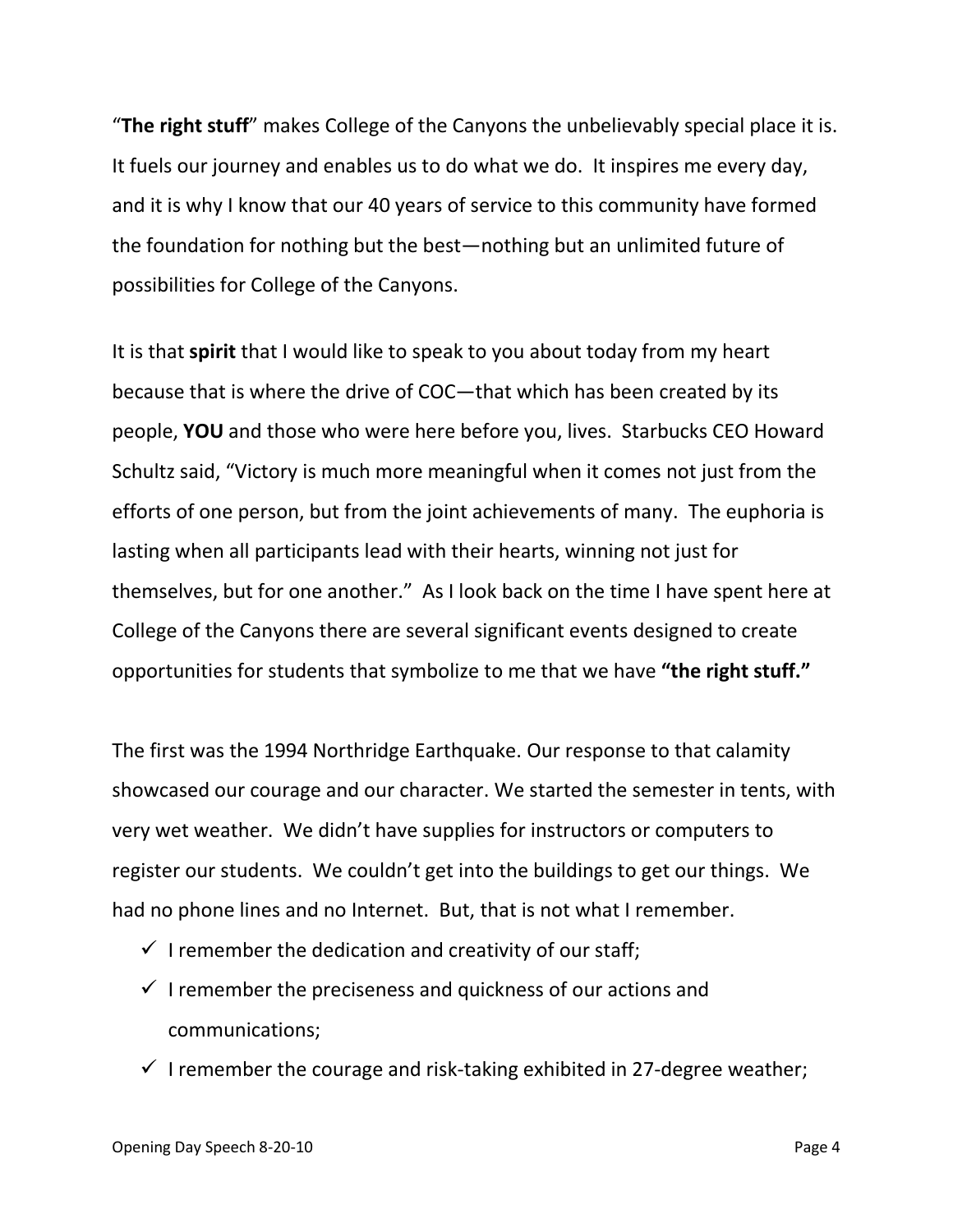- $\checkmark$  I remember the heartfelt way everyone did what he or she volunteered to do, even though they had never done it before—nor had we ever done it before!
- $\checkmark$  I remember teams of dedicated people cleaning out rubble, unearthing files, reaching out to students, strapping things to carts, and running errands;
- $\checkmark$  I remember people acting silly to cheer each other up, and others driving three hours each way to get here to help for 3 hours when they didn't have to, and then turning around and driving home three more hours;
- $\checkmark$  I remember the California Conservation Corps setting up a camp at COC to help us clean up and then, many of them enrolling in classes because of their experiences here;
- $\checkmark$  I remember the 200-plus staff members cheering each other up and opening their houses to others—lending a hand, bringing in tools, and working and stepping up to do what it took;
- $\checkmark$  I remember the countless others who showed up with sleeves rolled up even though it wasn't safe to leave their own homes;
- $\checkmark$  I remember colleagues from other colleges who drove hours to get here to help us out by delivering big shop vacs, generators, or cleaning supplies;
- $\checkmark$  I remember Ken Stevens driving hither and yon to use another college's computer system so we could print rosters and start classes a week late;
- $\checkmark$  I remember the Fire City residing in our parking lot, as well as the firemen taking their baths in our swimming pool.
- $\checkmark$  I remember our staff being so flexible and reaching out to help students, doing whatever it took and just getting it done;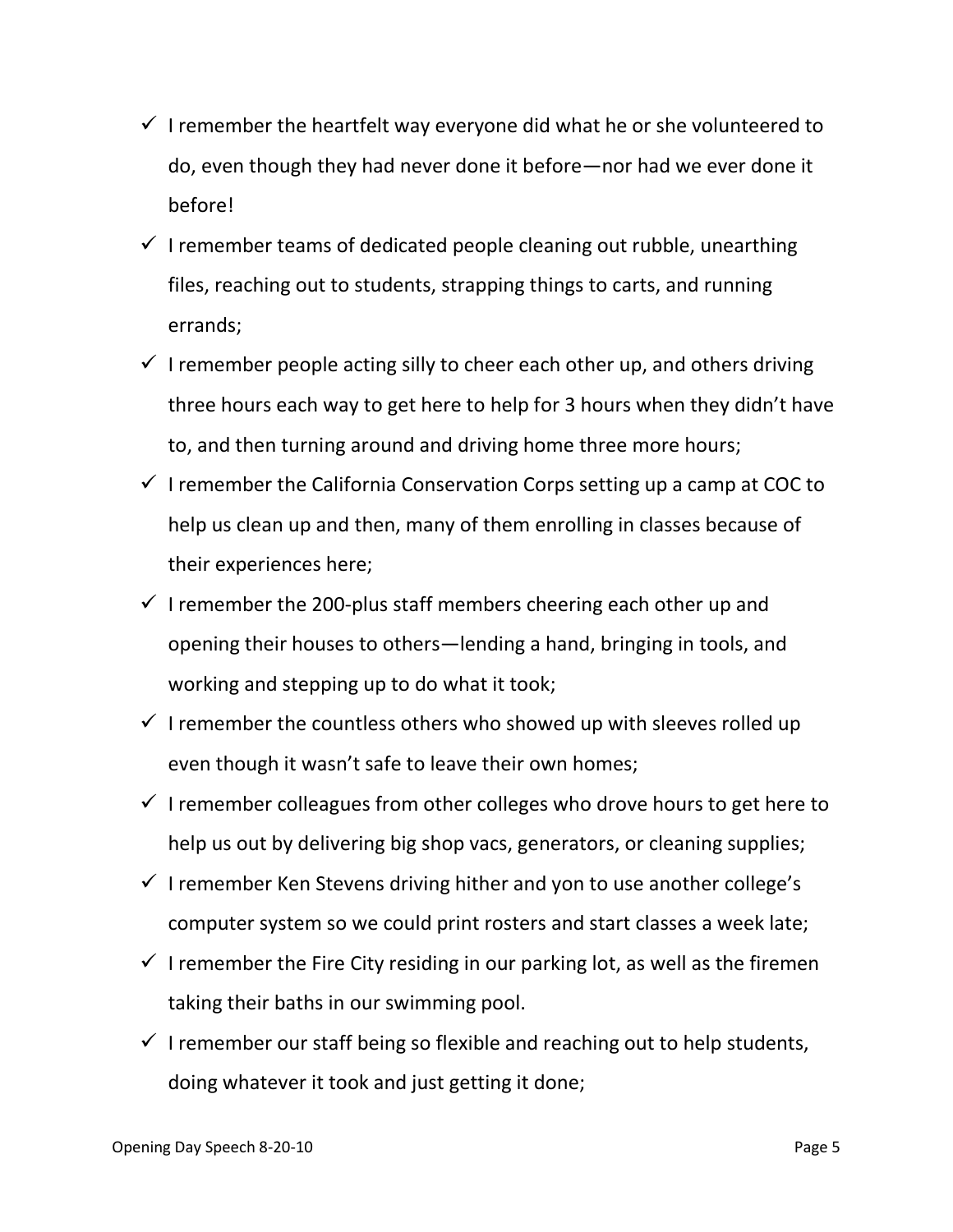- $\checkmark$  I remember our tent city and our T-shirts to memorialize the event;
- $\checkmark$  I remember restacking 100,000 volumes in the library that flew from the shelves to the floor; and

I remember a team that, despite the mess we were in and the constantly materializing barriers, pulled together, kept their hopes alive, and got it done for our students. It was a monumental effort—with everyone acting as one team to get ready to open as soon as humanly possible for our students, some of whom had no place safe to go, except our college. It would not have happened without that spirit, without our staff and Board, and without **"the right stuff."**

And, I could not have been more proud. I already knew that the core values and sense of pride the staff had in this college was strong—proven in the history they had helped to create. But it is easy to think that you're doing well – that you're good – when times are good. The real test comes when a crisis hits. And, COC's response to this validated what I knew and why I was so proud of COC. Thanks to the relationships and processes we had in place, and because we trusted each to do the best we could, people knew what to do, where to go, and how to help each other. More importantly, staff members were prepared mentally and emotionally to let the spirit of COC and their confidence in themselves fuel our quick recovery and give the best of themselves.

All in all, what we saw in that tremendously difficult time is the kind of strong courage and character that any place can enjoy as long as people unite behind a common purpose and treat each other with respect as we do at COC. It was a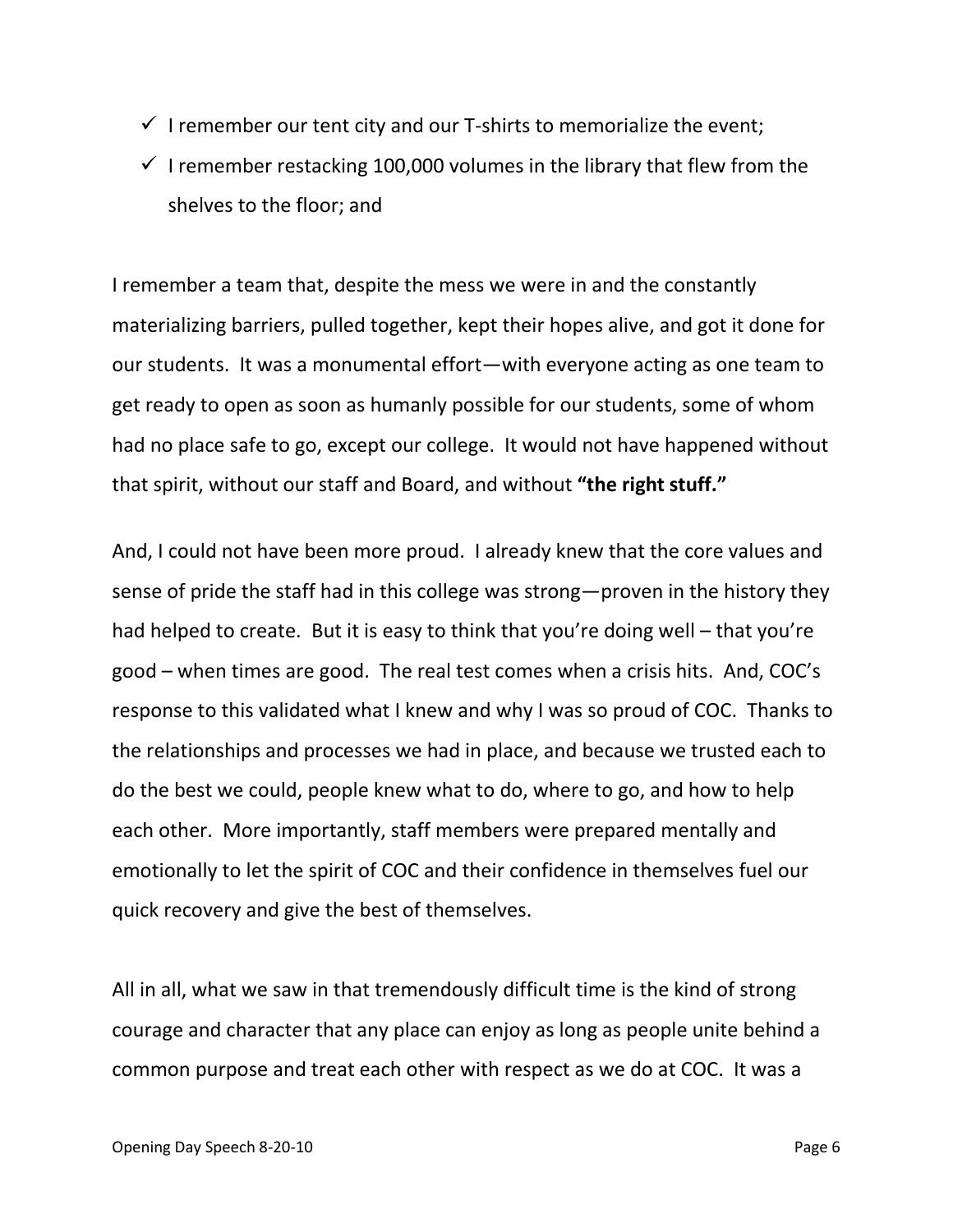time I will never forget. It symbolized our spirit, and it paved the way for another significant milestone – **the passage of our Measure C bond**.

When pigs fly! At COC, that is the ultimate of positive statements and proof that we have **"the right stuff."** The decision to place an \$82 million bond measure on the ballot to obtain funds to build our facilities was not made lightly. Going forward with a bond in 2001 was a huge risk. This is typically a conservative community that votes Republicans into office and does not support taxes. But that didn't matter.

Ad it didn't matter that only four colleges out of 108 in the state had passed bond measures. It didn't matter that we didn't have furniture or phones for our campaign headquarters – or a campaign headquarters, for that matter.

- $\checkmark$  It didn't matter that the Hart District's attempts to pass bond measures had failed on two occasions
- $\checkmark$  It didn't matter that we had no money to run the campaign. None of that mattered, because we were out of space and our students needed classrooms.

What mattered was that we were up to the challenge. We geared up quickly, and the community stepped up to support us.

- $\checkmark$  From Barry Gump, a local businessman who used his trucks to pick up furniture for our headquarters,
- $\checkmark$  To Rita Garasi who stepped up to chair the campaign,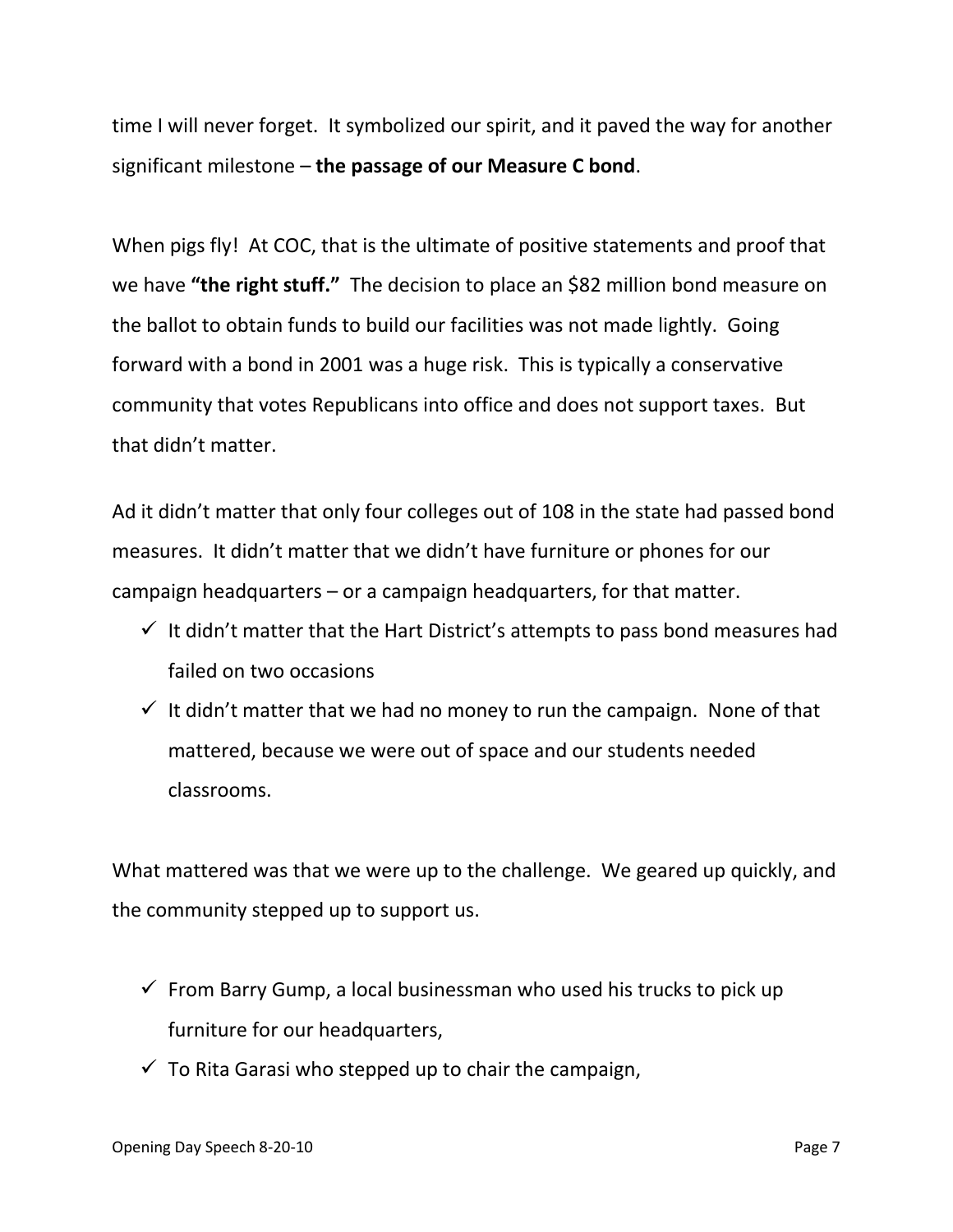- $\checkmark$  To Newhall Land who donated the space for headquarters,
- $\checkmark$  To Pac Bell who donated the phones, to Ace Hardware in Belmont Shore who donated flying pigs, we got it done.

I don't remember the challenges. In fact, now it seems quite the adventure. But, what I do remember is:

- $\checkmark$  I remember you who worked at headquarters night after night.
- $\checkmark$  I remember you made thousands of phone calls.
- $\checkmark$  I remember you distributed flyers and assembled and posted yard signs.
- $\checkmark$  I remember you sold the idea to the community.
- $\checkmark$  I remember you were involved in an endeavor that was extremely important to the college and one that changed the lives of thousands of people.

Once again, you proved that College of the Canyons has **"the right stuff."** The passage of Measure C was the single most significant thing to happen in this District since the passage of the original bond in the late 1960s. It enabled us to expand our capacity and add Aliso Lab, Aliso Hall, Hasley Hall, Pico Canyon Hall, an expansion of Towsley Hall, East P.E., and begin construction of the Canyon Country Campus. These spaces now house a wide variety of activities and programs that benefit our students, including MESA, the Friday Night Film Series, the Speech Team, and more. In fact, the number of degree and certificate programs available increased from 67 in 2001 to 151 today.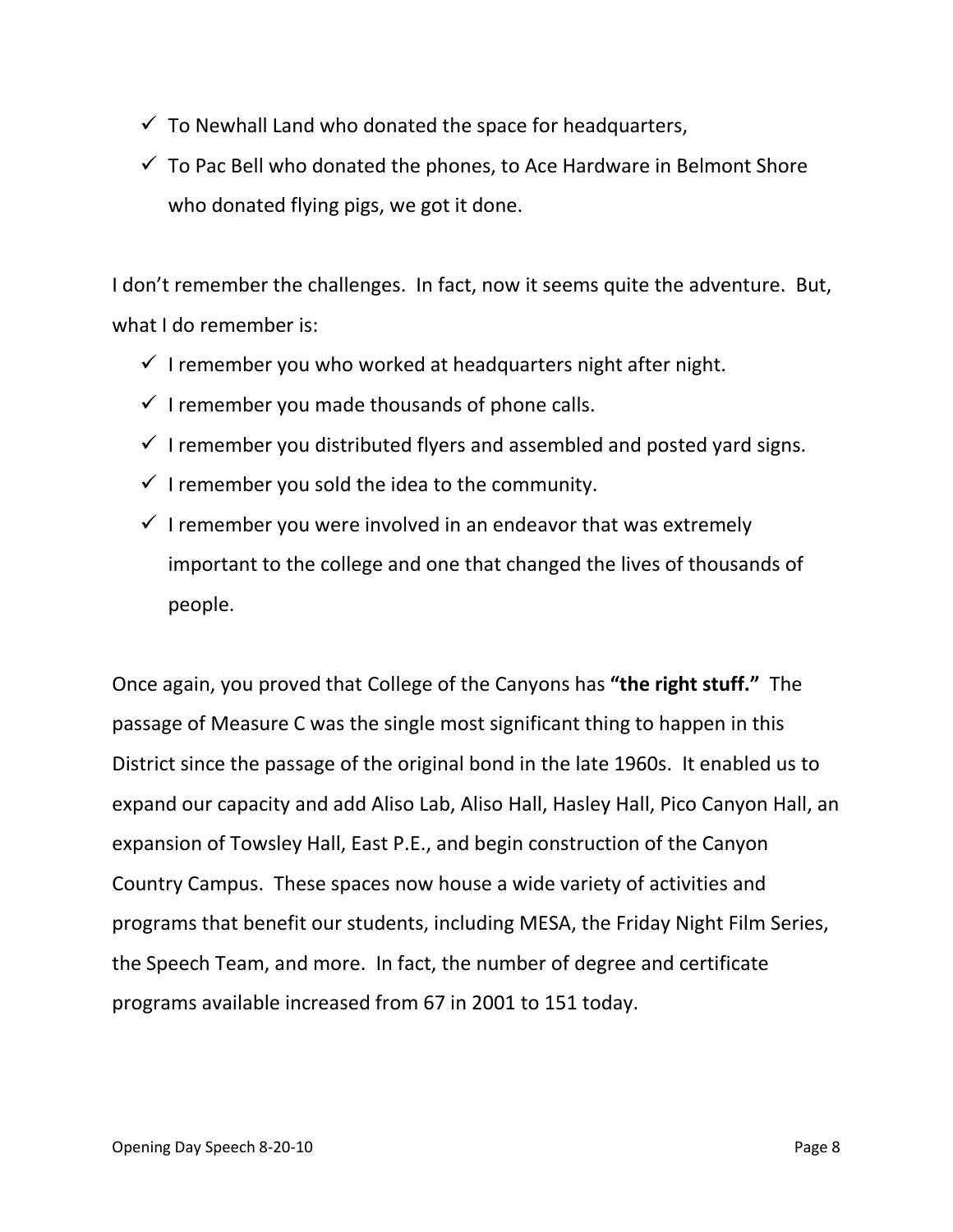Five years later, when we needed to pass a bond measure in 2006, we again faced serious challenges.

- $\checkmark$  We only had three months to campaign.
- $\checkmark$  We needed a campaign headquarters when office space was in high demand and hard to find.
- $\checkmark$  The phone company dragged its heels on setting up our phone lines, costing us two weeks during our critical calling period.
- $\checkmark$  The doubters said gas prices were too high, that local K-12 district bonds had not been spent as promised, and that since we had just passed a bond measure in 2001, the voters wouldn't get behind us.

But that's not what stands out for me. That's not what I remember about Measure M. Instead,

- $\checkmark$  I remember that raising the money needed for the campaign was a team effort.
- $\checkmark$  I remember the flexibility of the office headquarters manager and her team of volunteers.
- $\checkmark$  I remember the great meals organized nightly by a band of talented chefs.
- $\checkmark$  I remember students from the soccer team, the biology club, the football team, and the Associated Student Government and more turning out to work the phones.
- $\checkmark$  I remember T-shirts, pins, buttons, and signs that appeared everywhere.
- $\checkmark$  I remember staff members unpacking and putting furniture together.
- $\checkmark$  I remember the website that was put together overnight thanks to volunteers.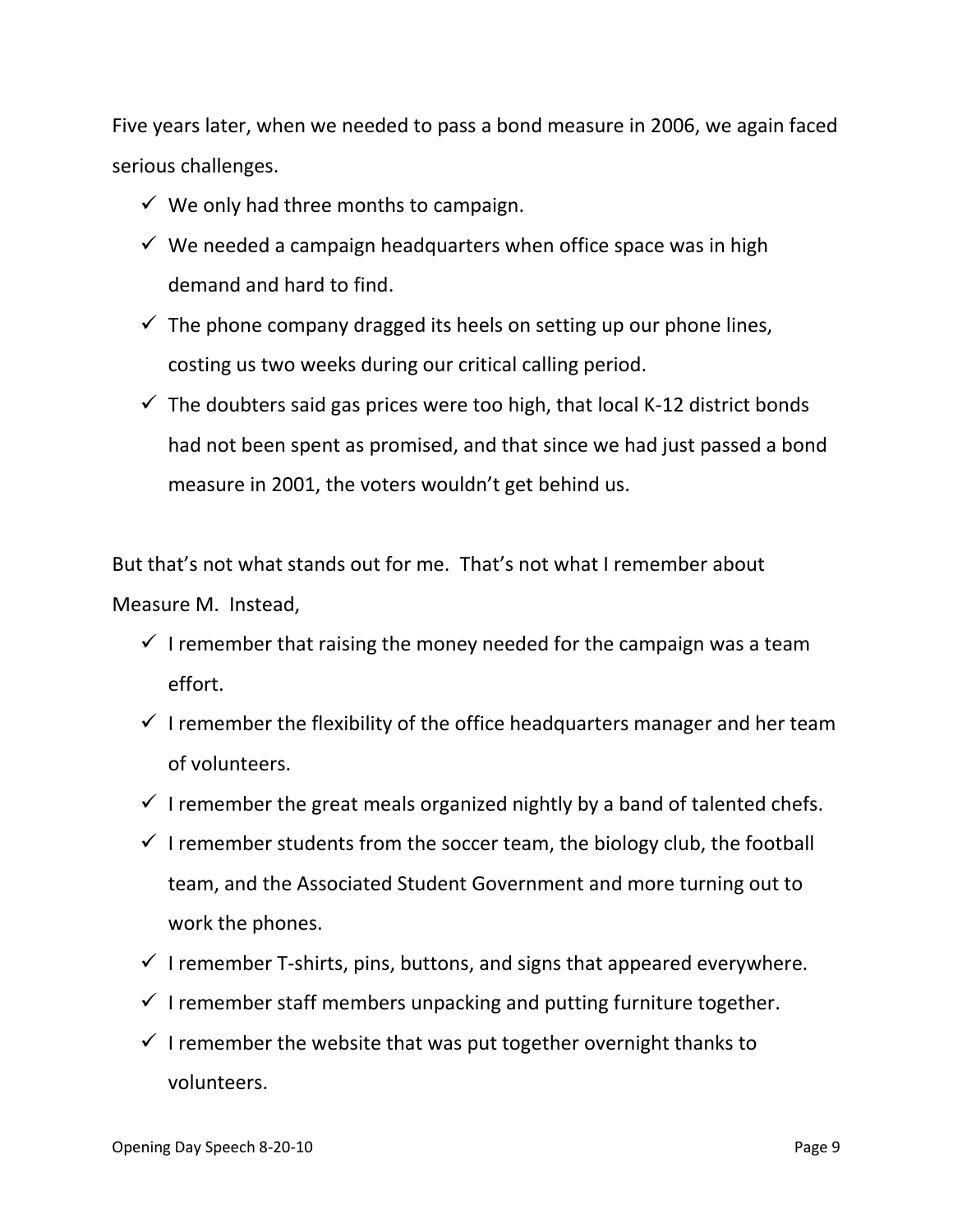- $\checkmark$  I remember staff going to K-6 open houses, Girl Scout meetings and dance recitals to garner support.
- $\checkmark$  I remember the faculty and staff calling and mailing their counterparts in our community to garner their votes.
- $\checkmark$  I remember the Saturday walking teams and daily callers and the resilience and dedication of the team.
- $\checkmark$  I remember your belief that we would get it done.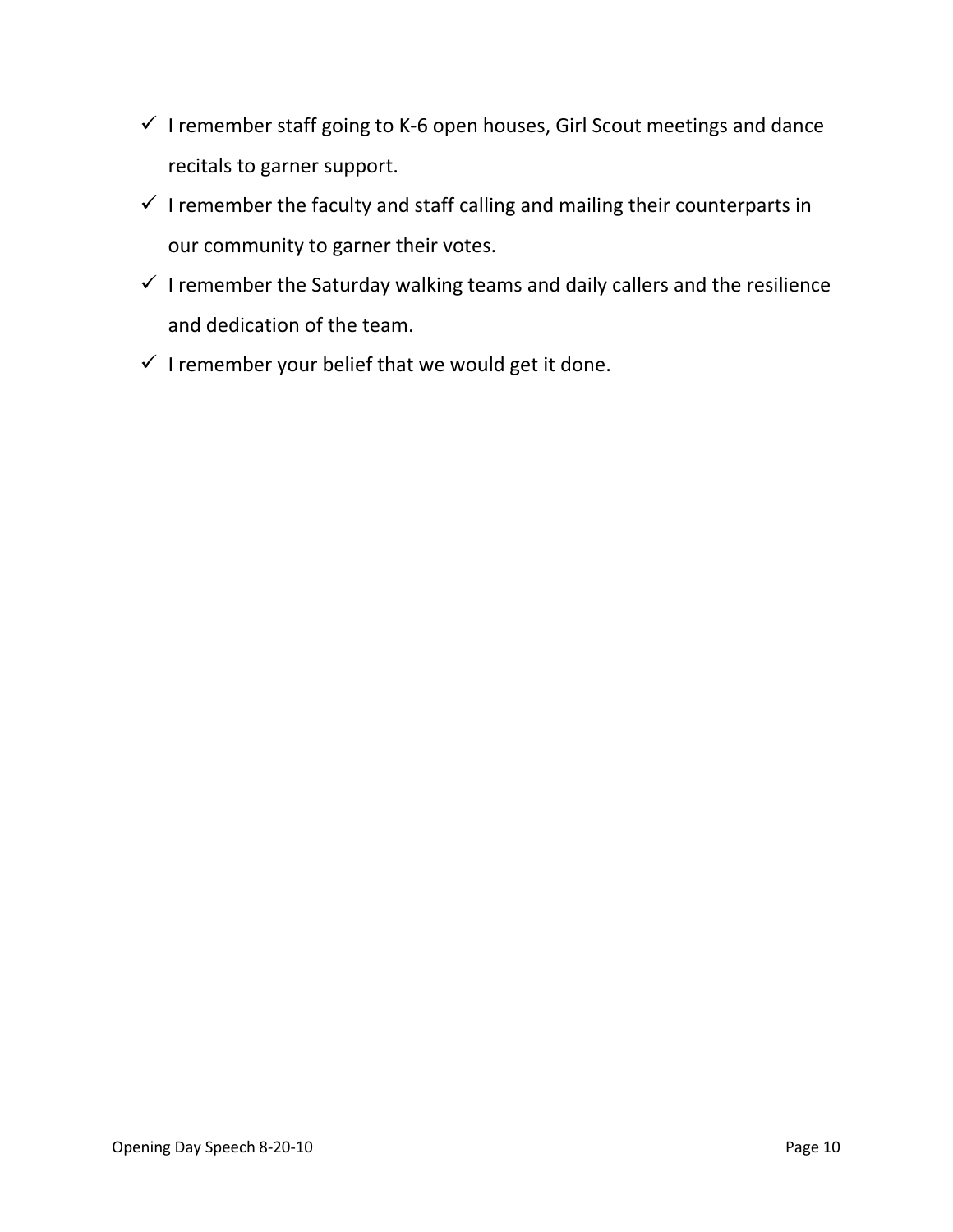We knew better than the doubters and the naysayers. We knew we had **"the right stuff."** We believed we could, and we knew we had the support of the community, built through collaboration and partnerships that you all took the time to develop with one community organization at a time. We had the confidence that working together, we would get it done. And we did. We passed with 63 percent of the vote, far above the 55 percent needed to pass.

And the results of our efforts are all around us. We built the University Center, the Canyon Country Campus, the Applied Technology Building at Canyon Country, and the Mentry Hall Expansion. M will also fund the Library improvements we are designing. New majors, new training programs, new resources and support will live in the spaces.

Our COC staff joins hands and works together to make things happen. We are confident we can accomplish what we set out to do, like turning 72 acres of raw land into a brand new campus within 13 months. That's a tall order that brings with it innumerable serious challenges, like:

- $\checkmark$  Moving 1.3 million cubic vards of dirt to turn steep hills into flat building pads.
- $\checkmark$  Discovering underground landslides we didn't know existed.
- $\checkmark$  A crane operators strike that hit just as we were moving our modular buildings on foundations.
- $\checkmark$  Late furniture deliveries.
- $\checkmark$  Unpaved parking lots and sidewalks the week before the semester was to begin.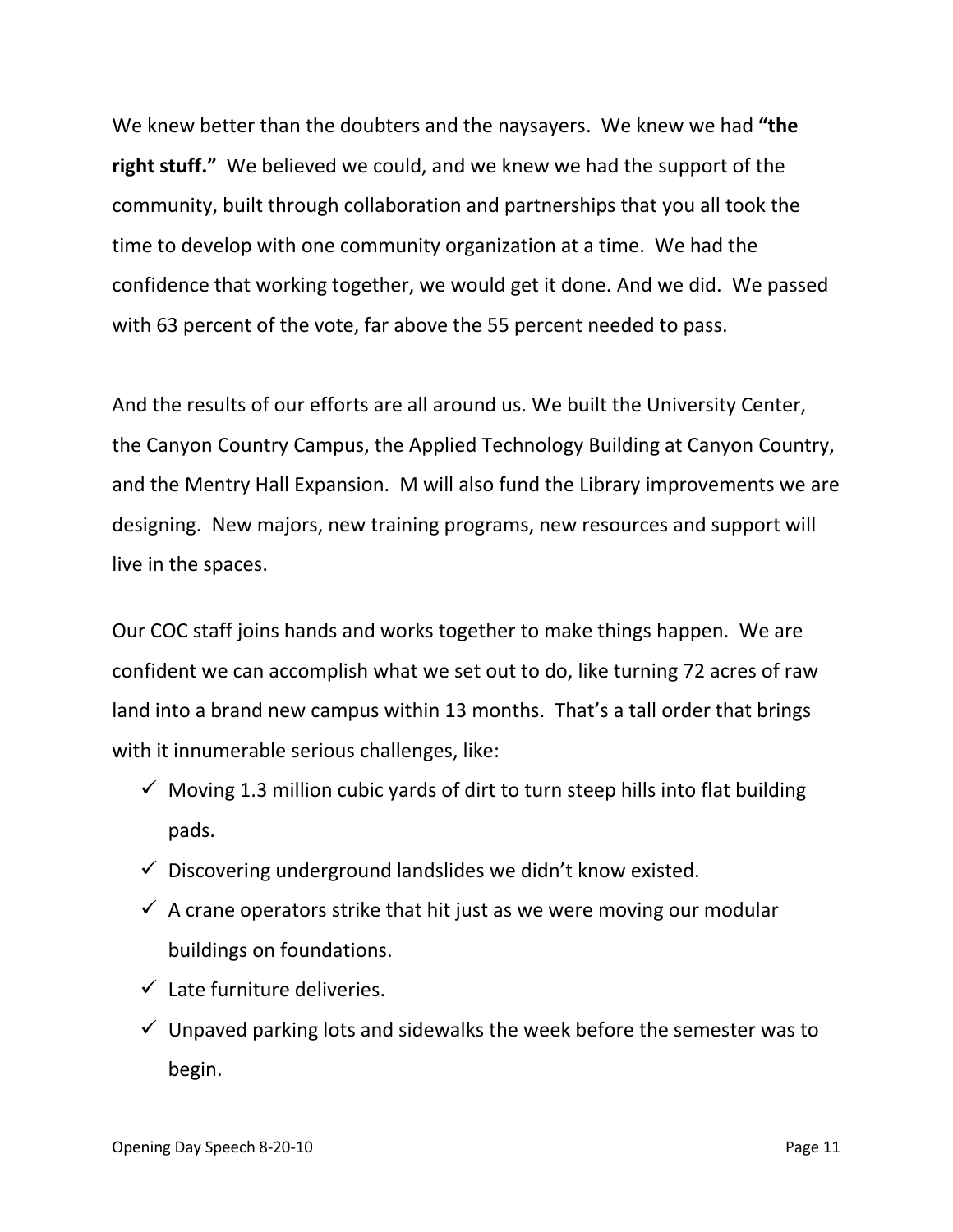Those were big problems, but for us they were not insurmountable. I don't remember that. What I do remember is:

- $\checkmark$  The enthusiasm about the center.
- $\checkmark$  Volunteers working to spread the word in the community about the new campus.
- $\checkmark$  The History Committee making a CD of the area's history across multiple agencies.
- $\checkmark$  Contractors from thirteen different construction trades working with each other, alongside each other, and around each other.
- $\checkmark$  People making food to feed the workers and further motivate them with chocolate chip cow cookies.
- $\checkmark$  Sue Bozman painting the artwork for the campus logo on a weekend.
- $\checkmark$  Local businesses bending their own rules to help us get it done.
- $\checkmark$  Staff working nonstop from Friday night to Sunday night to clean windows, plant trees, arrange furniture, assemble umbrellas and install computers in hot windy weather so the campus would be ready for students.
- $\checkmark$  3,500 thrilled students who showed up the first day to find a brand new campus welcoming them.
- $\checkmark$  The joy and pride on the faces of those who made it happen against all odds.
- $\checkmark$  The doors it has opened for those who otherwise would not have gone to college.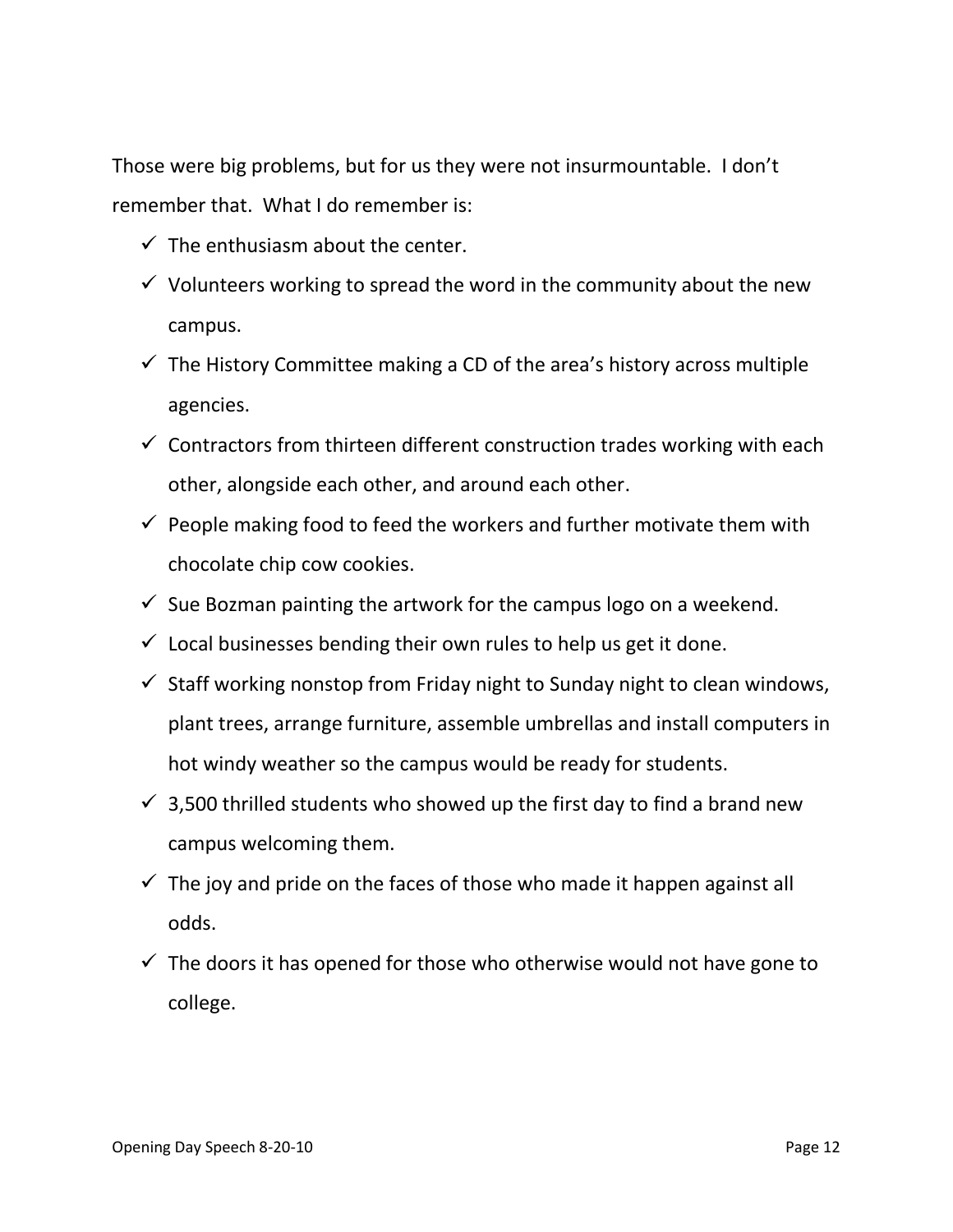At the same time, Hasley Hall appeared as if it too wouldn't be ready to host classes on the first day of the Fall 2007 semester. In true COC spirit, a whole different group of folks came together to sweep floors, wash windows, unpack desks, and install computers throughout the building. And by Monday morning everything was ship shape and ready to go.

That's not surprising. That's what happens when you have **"the right stuff."** You find solutions to the challenges. You beat the odds. You do what others say can't be done.

The most recent example that we have "**the right stuff**" is the University Center – a testament to our vision, our dedication, our creativity, and our persistence. Together we created a solution to the lack of access to higher education beyond the community college level in the Santa Clarita Valley. And we did it in a way that had never been done before. Consequently, our less-than-conventional solution was not easy to achieve. We raised funds from seven different sources, and we built the first public-private joint venture on a community college campus with state funds. Others said we couldn't do it. They said don't even try, you'll just fail. But we knew better.

What I remember, and will always treasure, is:

- $\checkmark$  I remember that 99 percent of our faculty, staff, administrators and Board of Trustees members believed in the vision and personally gave of their own resources to see it come to fruition.
- $\checkmark$  I remember that you believed in my dream and supported us to get there.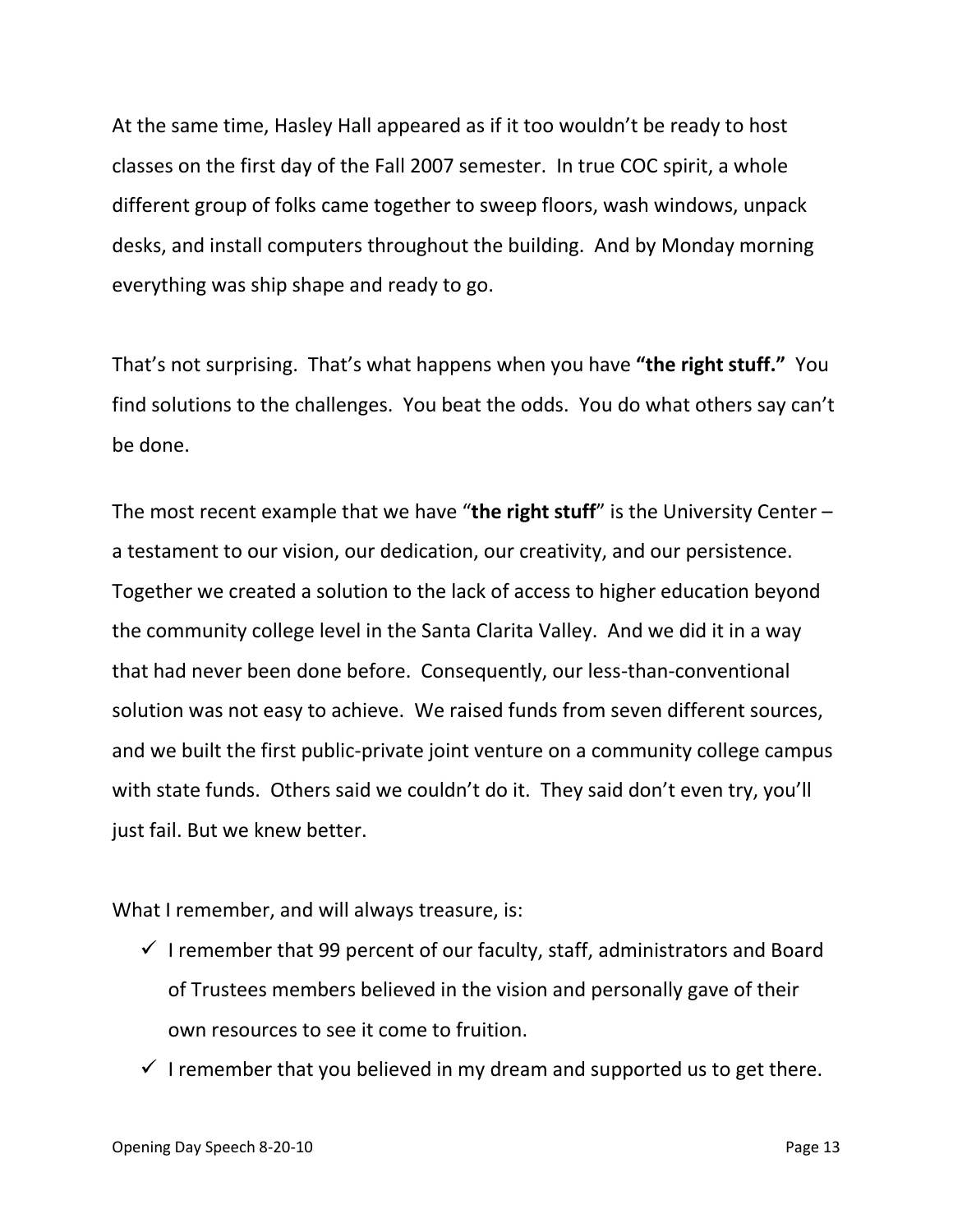- $\checkmark$  I remember that we convinced our community that it could be done and businesses and individuals stepped up to the plate with significant financial contributions.
- $\checkmark$  I remember that we persuaded elected officials and leaders in the Chancellor's Office to back the concept and they responded by changing state laws and personally advocating for the project.

Although they couldn't see the University Center, they saw something much more convincing. They saw that you had **the right stuff**. They saw the power of your vision, your dedication, your creativity and your persistence. As a result, they got behind the project and we were ultimately able to gather the resources needed to make it a reality. And now, people have choices and chances they didn't have before.

As I stand here and tell these stories, you might think I'm some old fogey pining for the good ol' days. In fact, I prefer to look to the future. I'm fascinated by all that we have to look forward to, even if it seems mind-boggling. Why? Because I know this college has the spirit and **"the right stuff"** to thrive no matter what the future holds. We are ready to make the most of change. And there will be a lot of it.

Dave Evans, a futurist who works at Cisco Systems Inc., says that we actually only know five percent of what we will know in the next 50 years. "In other words," Evans said. "In 50 years, 95 percent of what we will know, will have been discovered in the past 50 years."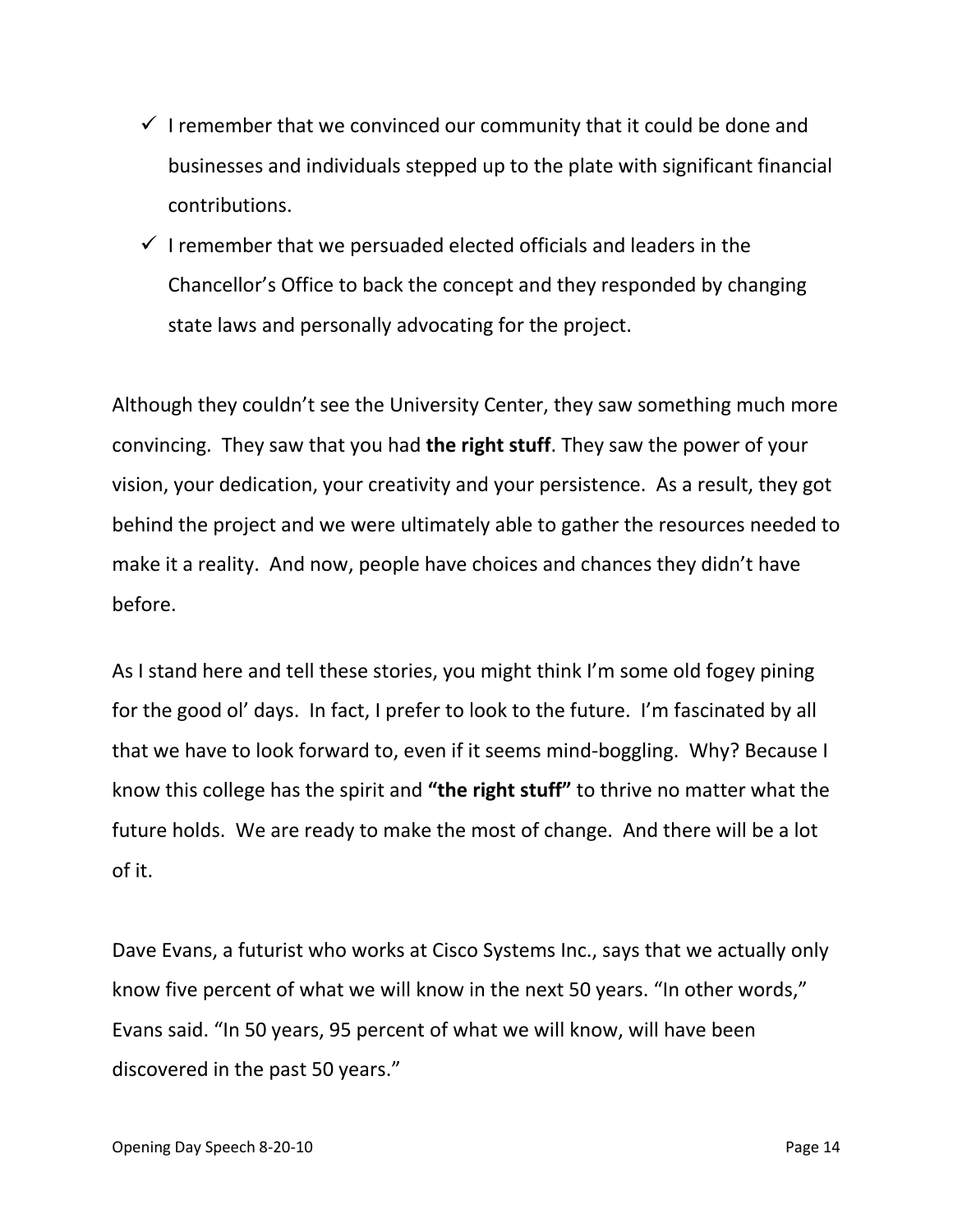According to Evans, in terms of information saved and spent, we can expect our own personal computer storage needs to escalate from today's 128 gigabytes, to 130 terabytes by the year 2020. Also in 2020, he believes a run of the mill, \$1,000 quantum computer (harnessing the power of atoms and molecules) will contain the raw processing potential of the human brain. Once these systems have been fully integrated (2050), the raw processing power of that same \$1,000 system, will match the neural computing power of the entire world (which in terms of 2050, will be about 9 billion brains).

Thanks to popular social networking sites, the next generation of teenagers will find themselves with more friends (cyberfriends) around the world, than in their own city/school. By 2020, almost every electronic device will be capable of universal language translation. Thanks to accelerated 3D software, we will no longer be limited to web-cams and chat rooms, but will use our avatars (digital image of self) to meet up with other friend's avatars to shop, travel the world, and perhaps even attend class. Such popular websites as Second Life and Weopia have already opened these opportunities, but such interactions will only become more commonplace.

Fingerprint and iris (eye) scanning could replace the common wallet, but Esther Swilley, assistant professor of marketing at Kansas State University, believes consumers will also be pushed towards using wallet phones – combination cell phone, credit card, (electronic) car keys. That doesn't bode well for me because I misplace at least one of those once every day!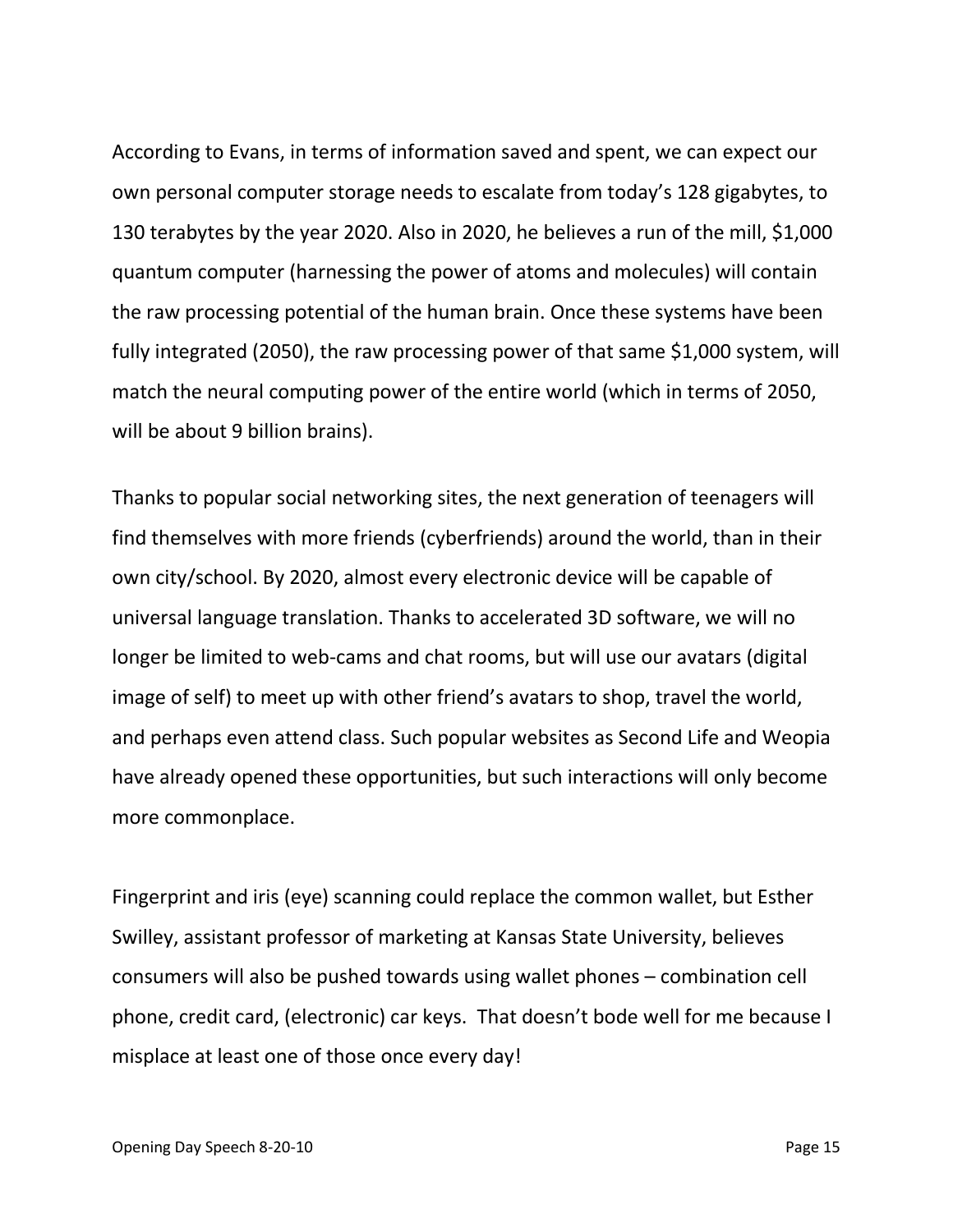When it comes to medicine, nanotechnology will deliver drugs to the specific areas of the body where they can do the most good. This will decrease the amount of side effects from treatments like chemotherapy. Synthetic blood will save lives. Broken bones will heal in hours instead of weeks thanks to protein building bone injections. Nanobots in toothpastes could be programmed to attack plaque. Artificial brain implants will become a reality by 2030. Doctors will be able to fully regenerate artificial limbs in 2022. And tampering with DNA could become the hottest trend in performance enhancing drugs.

As the world around us changes, so too must we change. If we apply what Dave Evans said, then only 5 percent of what we are teaching right now will still be valid. Granted, that might be far-fetched, but it illuminates the magnitude of what we will be facing as a college in the years to come. It's a huge challenge, but one that I know we are ready to face. Why am I so confident? Because you are the right people with **"the right stuff"** and you have created pride, garnered the respect of our students and community, and set the stage for us to be successful as we go forward to the future.

We will continue to work together on common tasks -- to influence the present and future; to create a legacy for others to build on; to make a difference and to inspire, support, and enable others to do the same. We will listen to others, take risks, have the self-confidence and belief in ourselves to venture out and get involved, share our new and unproven ideas with others, let others see our dreams, and set the standards a little higher. We will connect our college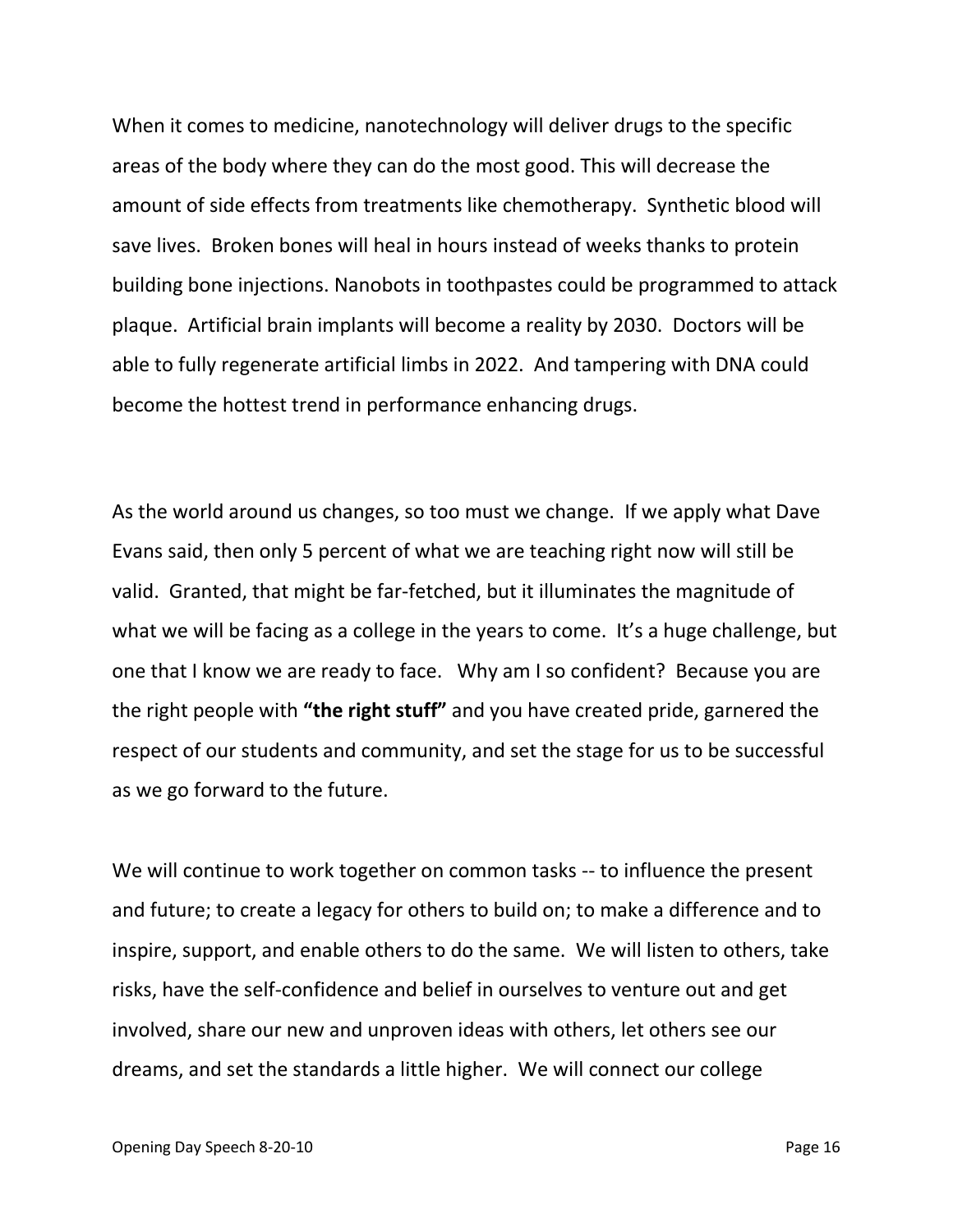community with other communities and figuring out how college departments can work together productively. And through it all, we will care, communicate, anticipate, and move forward with enthusiasm and energy, and do so with the confidence, support and spirit of each other. To me, that's what commitment means and commitment is why COC is successful on a day-to-day basis. It is part of what allows the right stuff to shine. Our uniqueness, our collective vision, and our insistence on excellence in everything we do make an enormous difference in connecting with students and meeting their needs in the long run.

We will remain steadfast in our commitment to each other. We back up each other, we cover for each other, in most cases we like each other, and in some cases we love each other. We've got a number of married couples on staff. Could the married couples, or those engaged, please stand? We care for each other and we support each other. We often have many hands working as one.

And, I know we will continue another quality that sets us apart, which is our ability to have fun. Some companies aren't pleasant places to work. The people are grumpy, always complain, and never have a good time. That's not COC. We might as well rename ourselves College of the Celebrations. Whether it's a baby shower, Classified Appreciation Week, Halloween, the 40<sup>th</sup> Anniversary Picnic, or retreats, we know how to have a good time. College of the Canyons is anything but dull. It is infused with an infectious vitality that makes this an exciting place to be. As a team, we work hard – every single day – but we play hard too! It is so much fun to see staff members transform themselves from their day-to-day roles on campus to dunk tank victims at the Family Picnic, or dancers at Opening Day.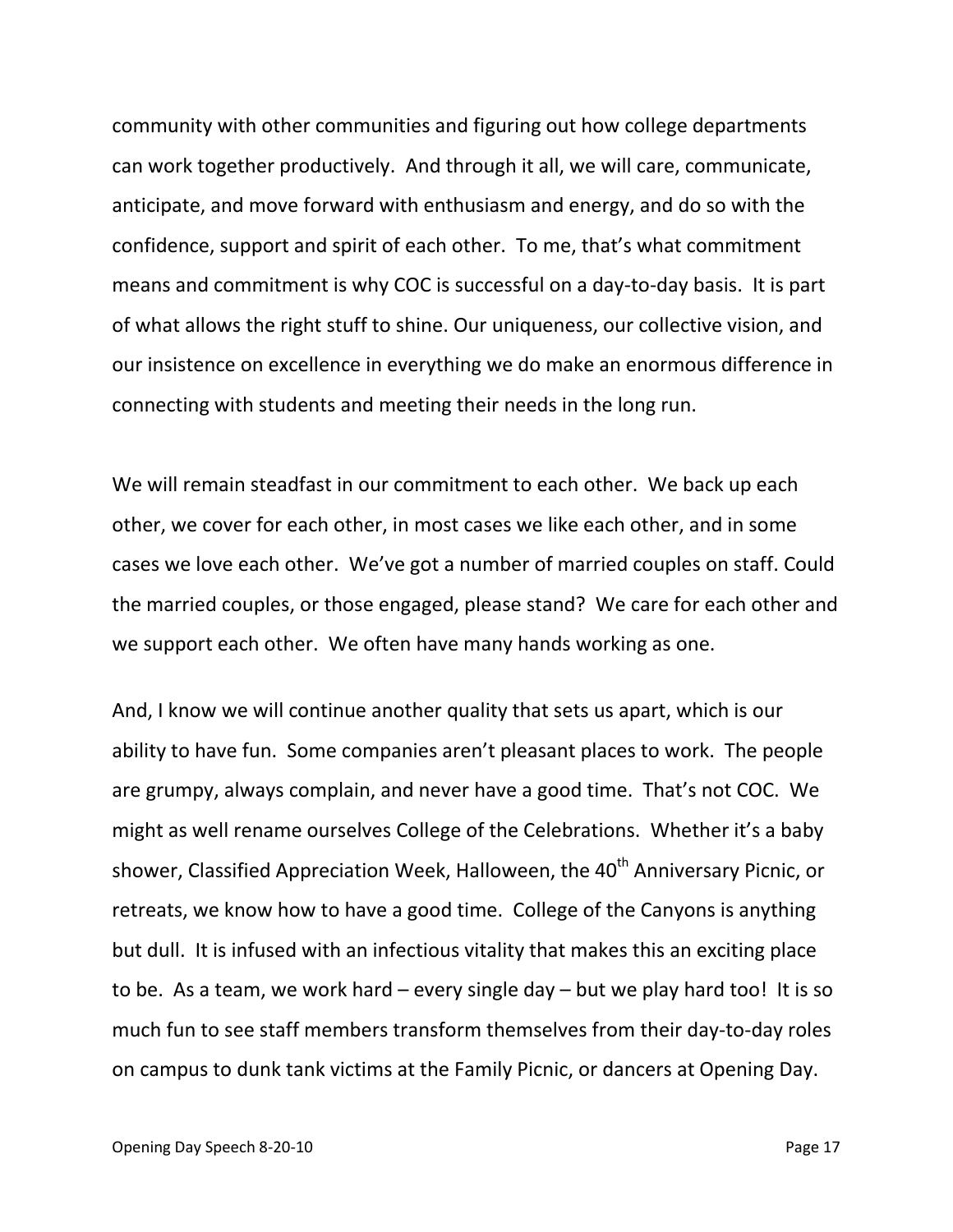And who knew we had so many hippies on campus until last year's Halloween party? Keeping things in balance helps us maintain our creativity, and keeps us ready to take advantage of new opportunities. We compete in the Cougar Olympics; we wear funny hats and present awards; we sing, we dance, and we know how to party at COC! We work very hard, but we have a lot of fun doing it. We are an extraordinarily spirited team that I wouldn't trade for anything in the world.

**"The right stuff"** is always here; it never decreases in strength; in fact, it seems to grow from year to year. Even in these challenging times, I am, nearly daily, approached by a faculty member, a staff member, an administrator, a student even a community member, and here is how the conversation begins: "Dr. Van Hook, I've got this idea….." And from there, some solution to a challenge emerges; some new or improved program is born; some new partnership is formed; some new potential is unleashed; or some new technology application is proposed.

Regardless of what happens – or doesn't happen – in the decades ahead, I know two things for certain:

First, College of the Canyons has earned the regard of this community and the state over the last 40 years as being a "can-do" place, resourceful, spirited, and with the ability to lead, to do, and to achieve excellence that others can only dream about. And second, College of the Canyons will continue to thrive. Our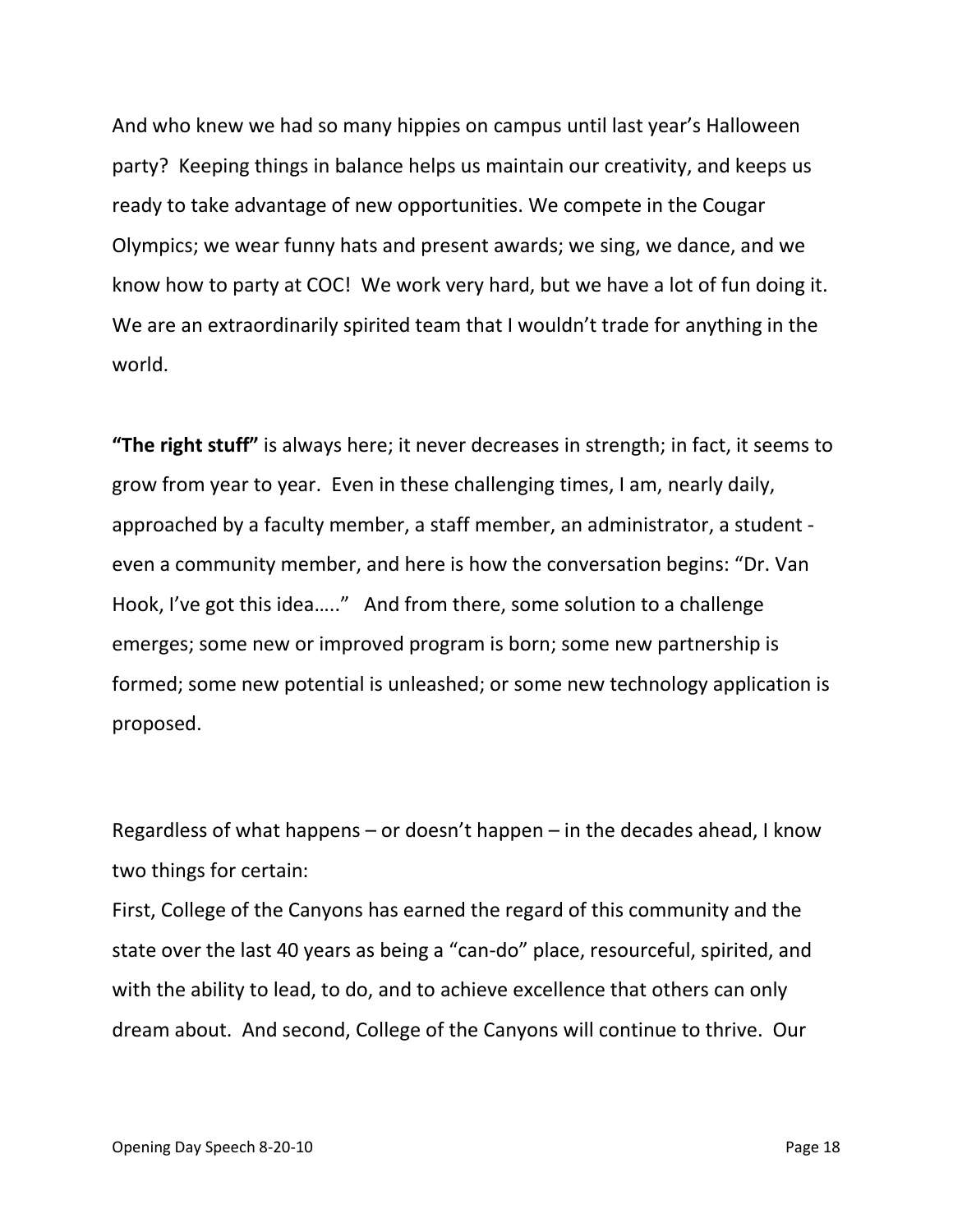spirit, our commitment, our character, our confidence and our courage will yield success as we begin a new academic year, and with it, a new decade.

As we start this year, I invite you to ask yourself four questions:

- $\checkmark$  What is one new thing I can attempt in the next 12 months to challenge myself and grow beyond my current boundaries?
- $\checkmark$  What can I do personally to create opportunities for our students?
- $\checkmark$  What bridge can I build to another department?
- $\checkmark$  What can I do personally to expand our community's connections with College of the Canyons?

I look forward to seeing your answers come to life and help create our future. And, if the past is any indication of what our future holds for us, we are in for an amazingly wild ride!

My musings today have inevitably led me to compare COC's future with that of Star Fleet Captain Jean-Luc Picard's "Starship Enterprise." At the beginning of each TV show, we were reminded of the Enterprise's mission:

"To explore the final frontier

To explore strange new worlds…

To seek out new life; new civilizations…

To boldly go where no one has gone before!"